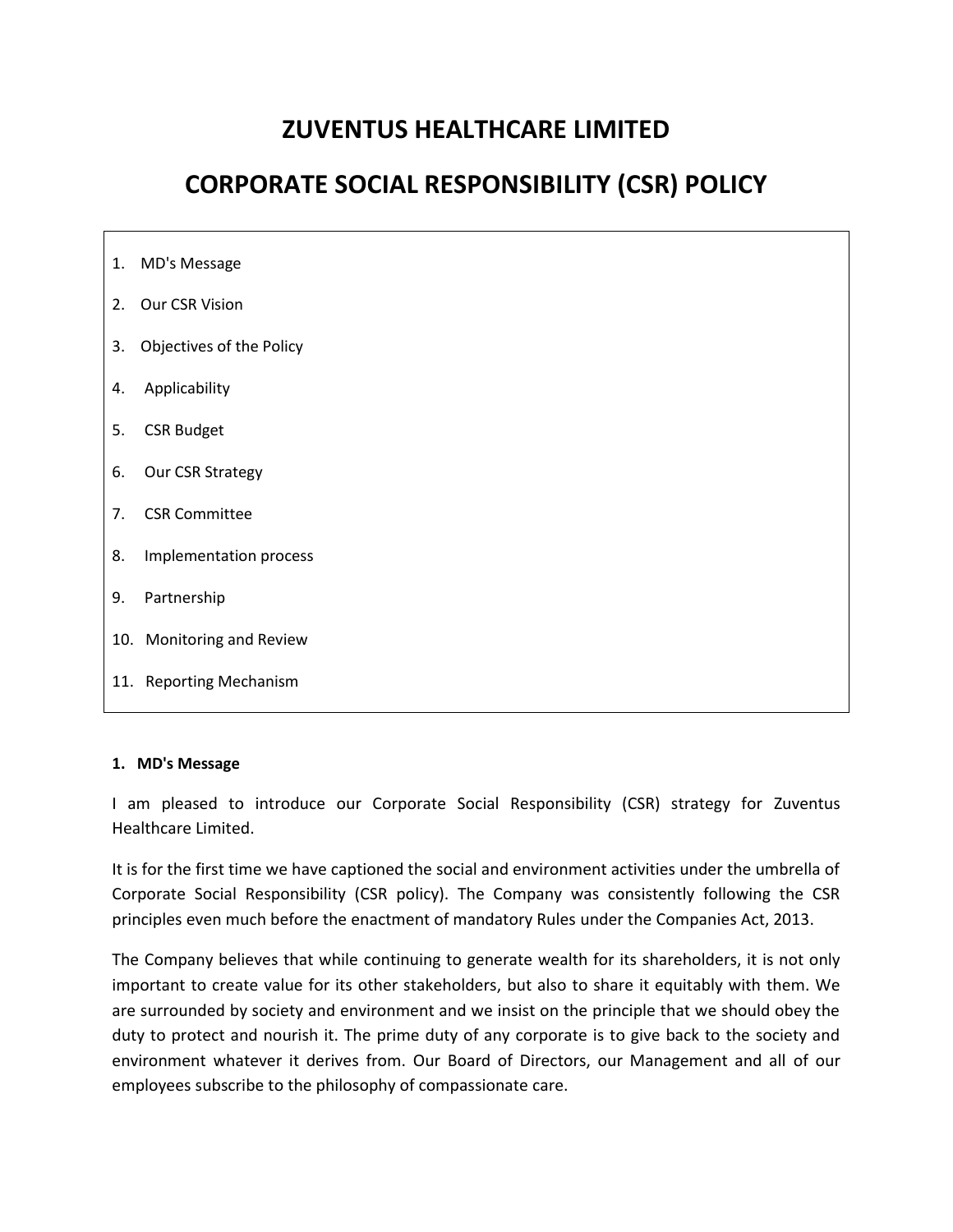CSR is about making sure that organizations have a positive impact on the communities around them. We have a proud history of respecting the environment and supporting our local community. CSR is about being community minded, being responsible, and taking positive actions. This includes being responsible towards employees, customers, the environment, partners and the society at large. By adopting socially and environmentally responsible behavior, businesses can make a significant contribution to boosting wealth creation and employment, fostering social justice and protecting the environment.

This strategy confirms our commitment to being responsible and working with our communities to share the dividends.

## **2. Our CSR Vision**

Zuventus CSR actively is to contribute to the social and economic development of the communities in which we operate and to nourish the natural environment. In doing so, build a better, sustainable way of life for the society and environment as a whole.

## **3. Objectives of the Policy**

The **objectives** of this policy are to-

- Demonstrate commitment to the common good through responsible business practices and good governance
- Set high standards of quality in the delivery of services in the social sector by creating robust processes and replicable models
- Engender a sense of empathy and equity among employees of Zuventus to motivate them to give back to the society

## **4. Applicability**

- 1. Zuventus (hereby referred to as the Company) CSR policy has been developed in consonance to Section 135 of the Companies Act 2013 (referred to as the Act in this policy) on CSR and in accordance with the CSR rules (hereby referred to as the Rules) notified by the Ministry of Corporate Affairs, Government of India in 2014.
- 2. The Policy shall apply to all CSR projects/programmes undertaken by the Company in India as per Schedule VII as may be modified from time to time and respective circulars, notifiactions issued by the Ministry.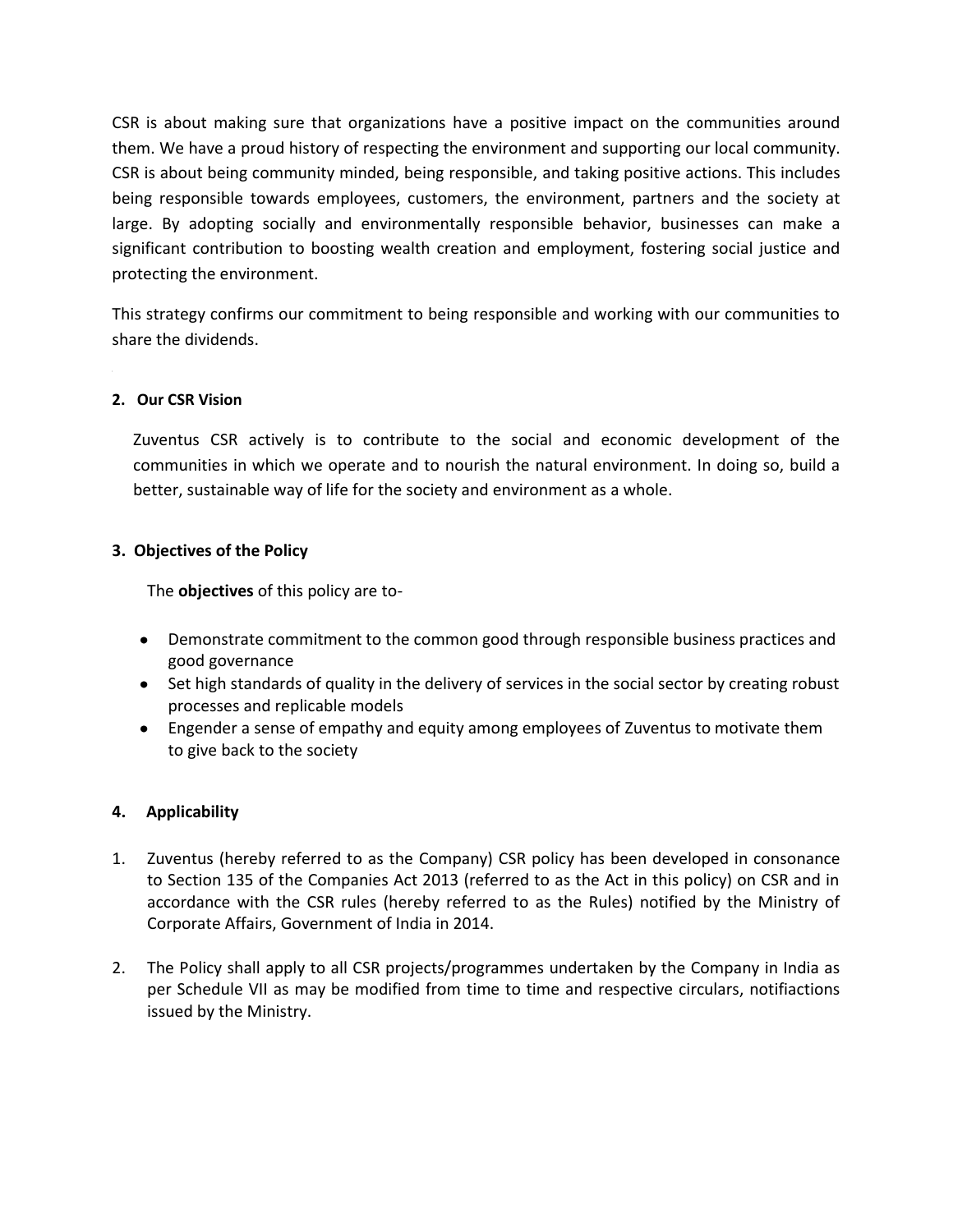## **5. CSR Budget**

CSR Committee will recommend project wise annual budgeted expenditure to the Board for its consideration and approval.

### **6. Our CSR Strategy**

For Zuventus, CSR means doing everything we can to be a good corporate citizen. The CSR strategy confirms our commitment to acting responsibly and sustainably whilst delivering high quality services. By including existing organisational objectives, we recognise that we are not starting from nothing. We have already been managing our social, environmental and economic impacts in different ways. This is, however, the first time that all of these objectives have been unified with new objectives under the CSR umbrella.

Our aim is to maintain strong ethics, manage our environmental impacts and support the local community and we will develop these aims by focusing on Economy, People, Communities and Environment.

## **7. CSR Committee**

 **I.** The CSR committee will consist of three or more directors of which, atleast one will be an independent director.

#### **II. The CSR committee of the Company will be responsible for:**

- formulating the CSR policy in compliance to Section 135 of the Companies Act 2013.
- identifying activities to be undertaken as per Schedule VII of the Companies Act 2013.
- recommending to the Board the CSR expenditure to be incurred.
- recommending to Board, modifications to the CSR policy as and when required.
- regularly monitoring the implementation of the CSR policy.

#### **8. Implementation process**

The Company's CSR programmes will be identified and implemented according to this CSR policy. The Company has CSR Committee whose primary mandate is to formulate, monitor and periodically review the Sustainable Development and CSR Policy for the Company. All projects are identified after a through interaction within the CSR Committee, with specific purpose and after assessing the basic needs of the society. The focus areas are Education, Health care, Sustainable livelihood, Infrastructure development, and espousing social causes. All employees are expected to adhere to and comply with the Sustainable Development and CSR policy and its individual elements.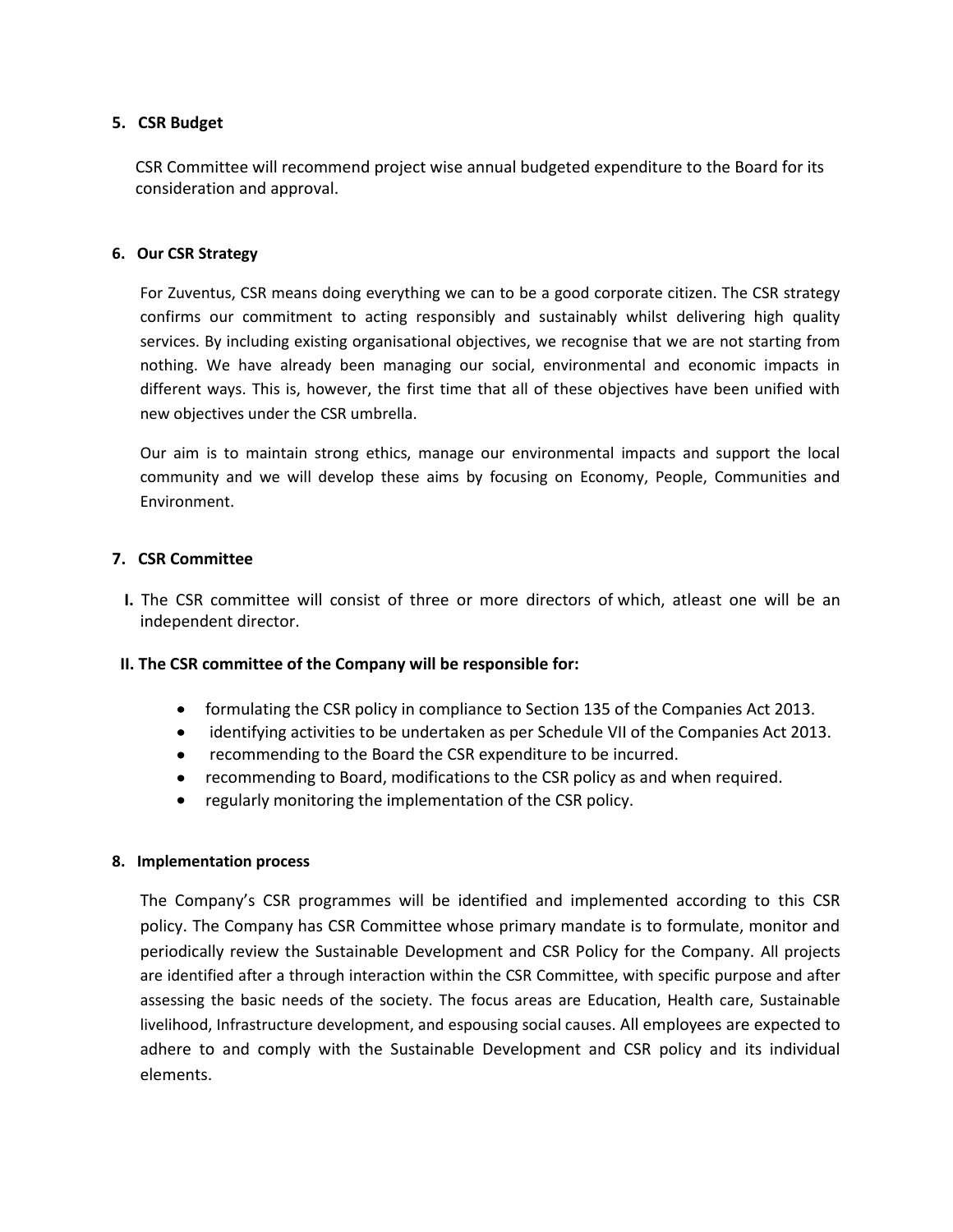Following activities are eligible for ZHL CSR:

- 1. Eradicating hunger, poverty and malnutrition, promoting health care including preventive health care and sanitation and making available safe drinking water;
- 2. Promoting education, including special education and employment enhancing vocation skills especially among children, women, elderly and the differently abled and livelihood enhancement projects.
- 3. Promoting gender equality, empowering women, setting up homes and hostels for women and orphans, setting up old age homes, day care centers and such other facilities for senior citizens and measures for reducing inequalities faced by socially and economically backward groups;
- 4. Ensuring environmental sustainability, ecological balance, protection of flora and fauna, animal welfare, agroforestry, conservation of natural resources and maintaining quality of soil, air and water;
- 5. Protection of national heritage, art and culture including restoration of buildings and sites of historical importance and works of art, setting up public libraries, promotion and development of traditional arts and handicrafts;
- 6. Measures for the benefit of armed forces veterans, war widows and their dependents;
- 7. Training to promote rural sports, nationally recognized sports, paralympic sports and Olympic Sports;
- 8. Contribution to the Prime Minister's National Relief Fund or any other fund set up by the Central Government for socio-economic development and relief and welfare of the Scheduled Castes, the Scheduled Tribes, other backward classes, minorities and women;
- 9. Contributions or funds provided to technology incubators located within academic institutions which are approved by the Central Government;
- 10. Rural Development projects;
- 11. Slum area development;
- 12. Contribution to Corpus of trust/ Society/Section 8 Companies etc. provided that:
	- a. trust/ Society/Section 8 Companies etc. is created exclusively for undertaking CSR activities; and
	- b. the Corpus is created exclusively for a purpose directly relatable to a subject covered in schedule VII of the Act.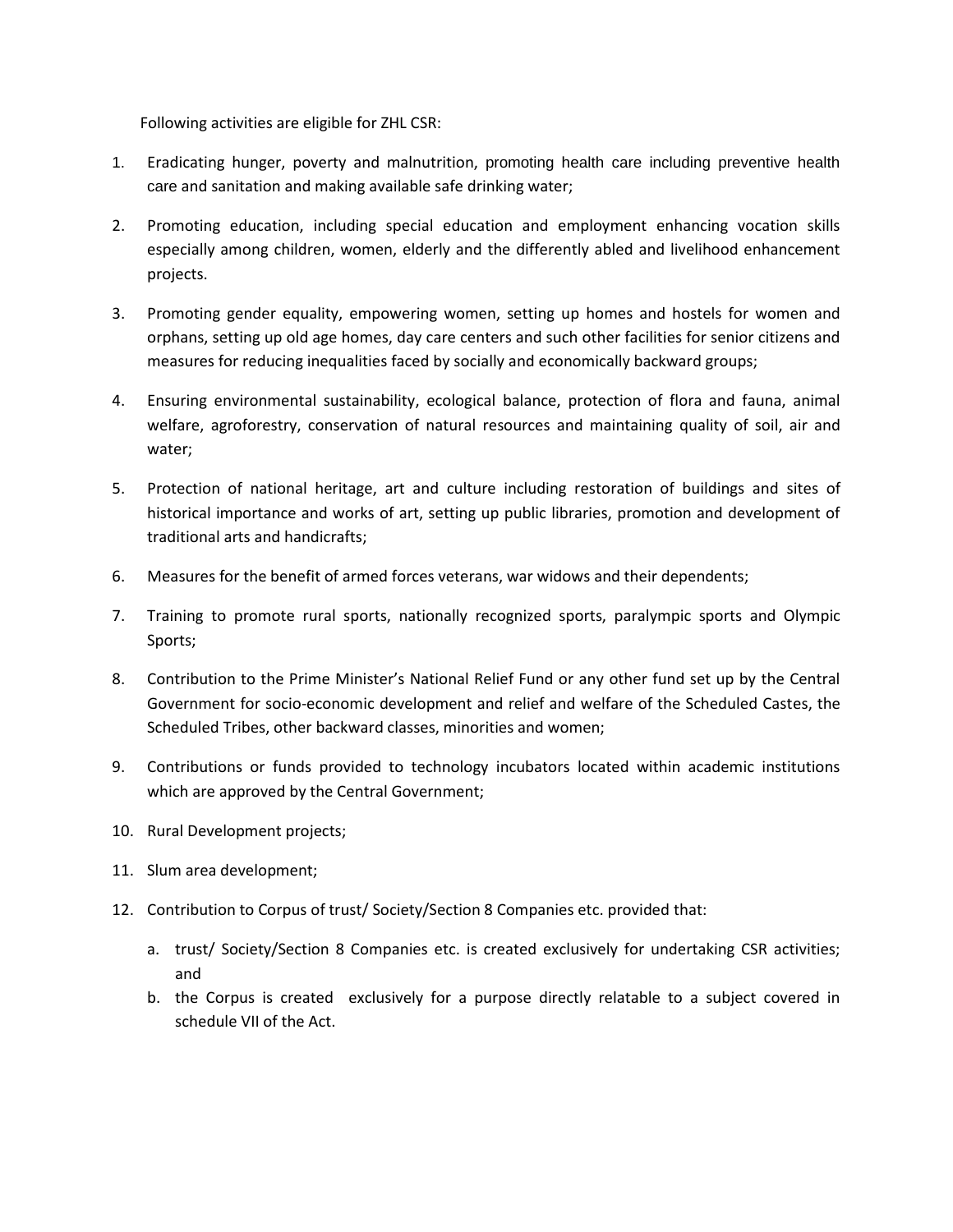#### **9. Partnership**

It is important to measure our performance to make sure that our corporate social responsibility programme is delivering its aims and objectives and to make sure that the results of our work are accountable and transparent. We will develop a robust action plan which translates our vision, aims and objectives into measurable activities and targets.

The Company is planning to tie up with various NGO's for CSR activities. This helps widen the Company's reach and leverage upon the collective expertise, wisdom and experience that these partnerships bring to the table.

#### **10. Monitoring and Review**

The Sustainable Development and CSR policy shall be periodically reviewed and appropriately revised by the CSR Committee. Wherever applicable, the Company shall organize periodic audits at selected sites at random to check performance.

The Company shall ensure continual improvement of environmental performance by integrating environmental principles, programs and practices into the business.

#### **11. Reporting Mechanism:**

Zuventus will place a detail report of its CSR initiatives in the Director's Report (in the following format) as well as on the website viz[. www.Zuventus.co.in](http://www.zuventus.co.in/)

1. A brief outline of the company's CSR policy including the statement of intent reflecting the ethos of the company, broad areas of CSR interest and an overview of activities proposed to be undertaken.

2. Providing the web-link to the CSR Policy. The Policy should include the full list of projects / activities / programmes proposed to be undertaken by the company.

- 3. The composition of the CSR Committee.
- 4. Average Net Profit of the company for last 3 financial years
- 5. Threshold Limit-(2% of this amount as in 4 above)
- 6. Details of CSR activities/projects undertaken during the year:
	- a. total amount to be spent for the year.
	- b. amount spent during the year as below.